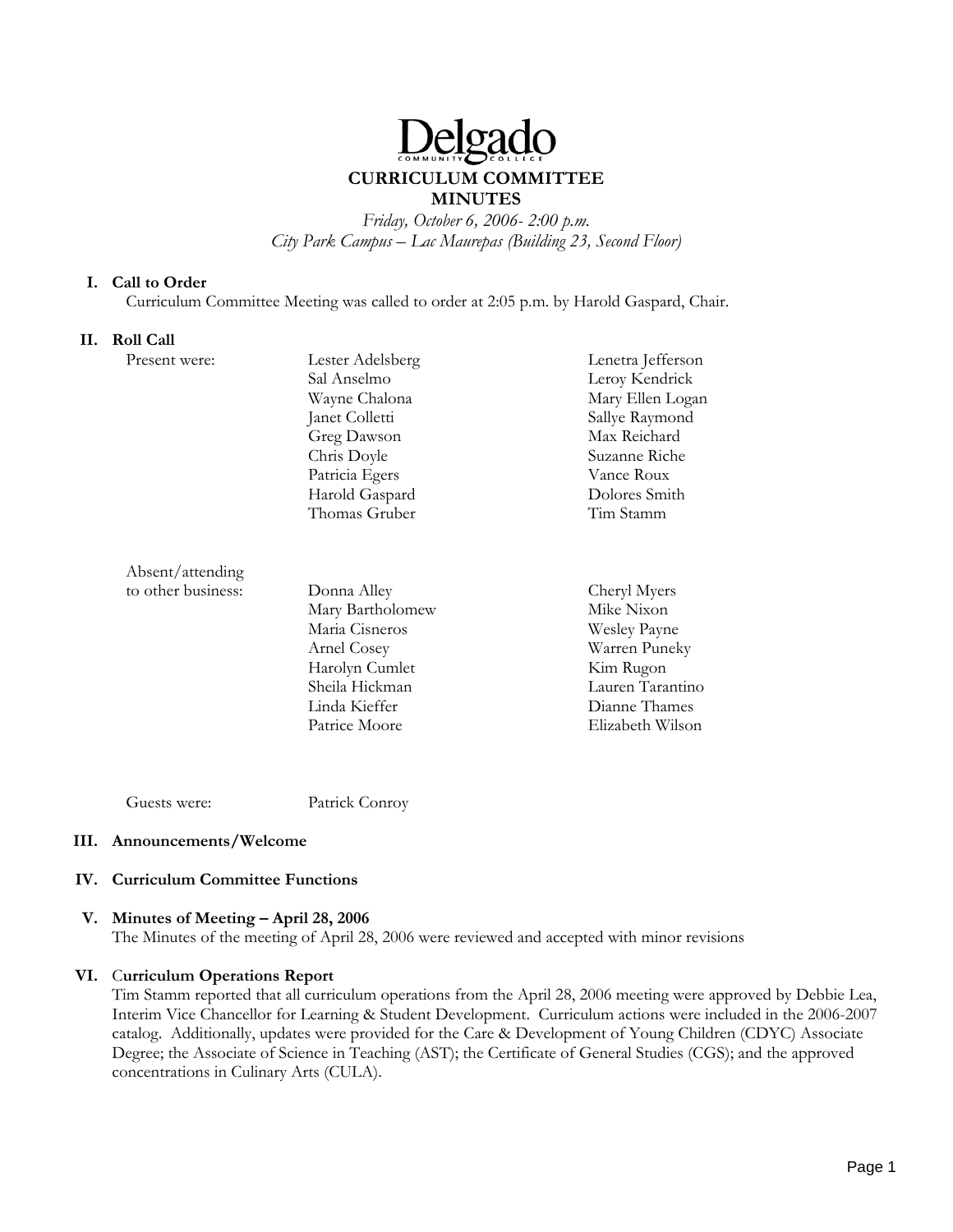## **VII. New Business**

**a)** *Note: The Agenda was Re-ordered and items combined for discussion. Original Agenda Placement VII.a. to VII.b.* **Allied Health/OPHT**

**Course Deletion:** OPHT-102 Ophthalmic Medical Assistant I. Delete OPHT-102 Ophthalmic Medical Assistant I from the Catalog of Course Offerings. This course is no longer taught in the OPHT Certificate Program.

## **Allied Health/OPHT**

**Course Revision/Catalog Description:** OPHT-204: Revise catalog description of OPHT-204 Ophthalmic Medical Assistant Practicum I to state "Emphasizes basic skills in patient care and examination techniques. Actual patient examination by student under supervision. Prerequisite: Acceptance into Ophthalmic Me dical Assistant Program." Currently, the description references OPHT-102 which is no longer taught in the program. Motion to accept proposal. **[Motion: Leroy Kendrick; Second: Lester Adelsberg; Carried, Unanimously]**.

**b)** *Note: The Agenda was Re-Ordered. Original Agenda Placement VII.c.*

# **Business & Technology/MOVH**

New Course: MOVH 109. Creation of a new course MOVH 109 Automotive Gas Metal Arc Welding (1-2-2 ). This course replaces WELD 109 and is a requirement in the Certificate of Technical Studies and Associate of Applied Science Degree Programs. Course Description: "Fundamentals of Gas Metal Arc Welding (G.M.A.W) process, plasma arc, and oxyacetylene cutting. The use of machines, cutting techniques, shop safety, and running weld beads in all positions on various thickness of steel plate." Motion to accept proposal. **[Motion: Lester Adelsberg; Second: Mary Ellen Logan; Carried, Unanimously]**.

**c)** *Note: The Agenda was Re-Ordered. Original Agenda Placement VII.d.* **Office of Curriculum & Program Development/GSTD New Program:** Certificate of General Studies. Final Approval of Curriculum. Motion to accept proposal. **[Motion: Lester Adelsberg; Second: Leroy Kendrick; Carried, Unanimously]**.

**d)** *Note: The Agenda was Re-Ordered. Original Agenda Placement VII.e.*

**Business & Technology/Business, Mathematics, & Technology/BUSG Course Title Change:** MANG-131 Personnel Administration. Change the title of MANG-131 from MANG-131 Personnel Administration to MANG-131 Human Resource Management. "Human R esource Management" is the preferred term/title in both industry and academia as opposed to "Personnel Administration." Motion t o accept proposal. **[Motion: Mary Ellen Logan; Second: Janet Colletti; Carried, Unanimously]**.

**e)** *Note: The Agenda was Re-Ordered. Original Agenda Placement VII.f.* **Business & Technology/Business, Mathematics, & Technology/MANG New Course:** MANG 275 Project Management. Creation of a new course MANG 275 Project Management which is designed to be a capstone course for the Business Administration and Accounting Degree Pro grams. MANG 275 Project Management will incorporate skills and concepts learned across the curriculum in Business Administration and Accounting degree programs. Motion to accept proposal. **[Motion: Leroy** 

**Kendrick; Second: Lester Adelsberg; Carried, Unanimously]**.

**f)** *Note: The Agenda was Re-Ordered. Original Agenda Placement VII.g.* **Business & Technology/Business, Mathematics, & Technology/BUSG**

**New Course:** BUSG-210 Business Ethics. Creation of a new course BUSG 210 Business Ethics. Th e focus of the course is primarily on ethical issues that corporate decision makers face in developing policies regarding employees, customers, and the general public. Motion to accept proposal. **[Motio n: Mary Ellen Logan; Second: Sallye Raymond; Carried by Majority Vote with one (1) Abstention]**.